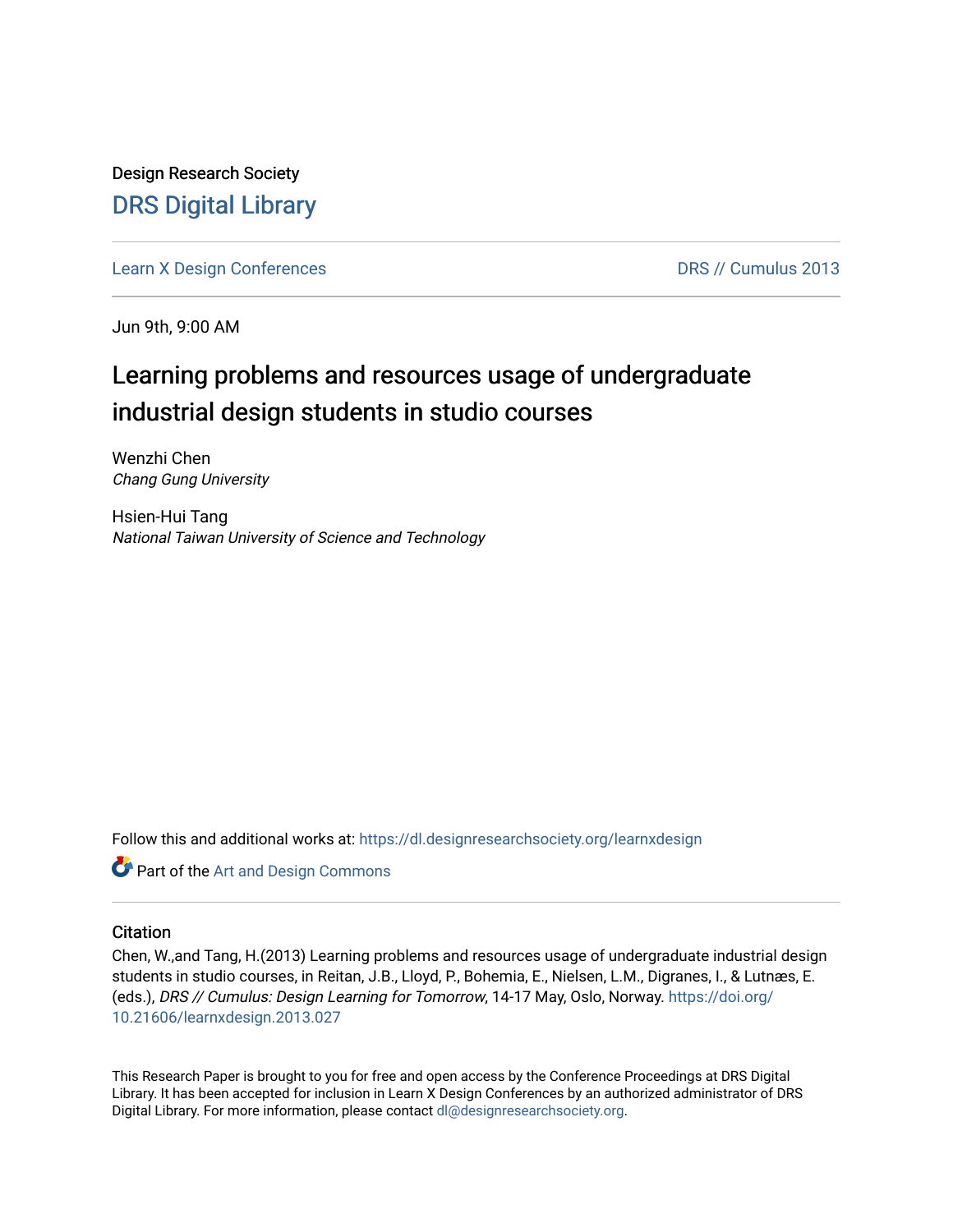DRS // CUMULUS 2013 2nd International Conference for Design Education Researchers Oslo, 14–17 May 2013



# **Learning problems and resources usage of undergraduate industrial design students in studio courses**

Wenzhi CHEN<sup>\*a</sup>, Hsien-Hui TANG<sup>b</sup>

 $\overline{a}$ 

<sup>a</sup>Chang Gung University; <sup>b</sup>National Taiwan University of Science and Technology

*Abstract: Design students face certain learning problems and difficulties as they explore the design problems space. The purpose of this study is to understand those learning problems and the resources that undergraduate industrial design students need in studio courses. To collect the data, a questionnaire was designed according to the preliminary studies. A total of 334 students from 4 Taiwanese universities participated in the survey. The results demonstrated that the most difficult design tasks for students included concept generation, design presentation and design decision. The main problems that the students experienced included the cost issue in design presentation, time pressure in design documentation, inspiration in concept generation, digital modelling in design presentation and vertical (deep) thinking in concept generation. The causes of these problems were personal issues, resources and interactions with instructors and peers. The learning resources that the students used to solve their learning problems fell into four categories: people, object, method and*  environment. The information provided in this study can deepen the understanding of *the learning process of students and provide a reference for teaching planning and the setting of the learning resources in design education.* 

*Keywords: learning problems, learning resources, design education.* 

<sup>\*</sup> Corresponding author: Department of Industrial Design, College of Management, Chang Gung University | Taiwan, R.O.C. | e-mail: wenzhi@mail.cgu.edu.tw

Copyright © 2013. Copyright in each paper on this conference proceedings is the property of the author(s). Permission is granted to reproduce copies of these works for purposes relevant to the above conference, provided that the author(s), source and copyright notice are included on each copy. For other uses, including extended quotation, please contact the author(s).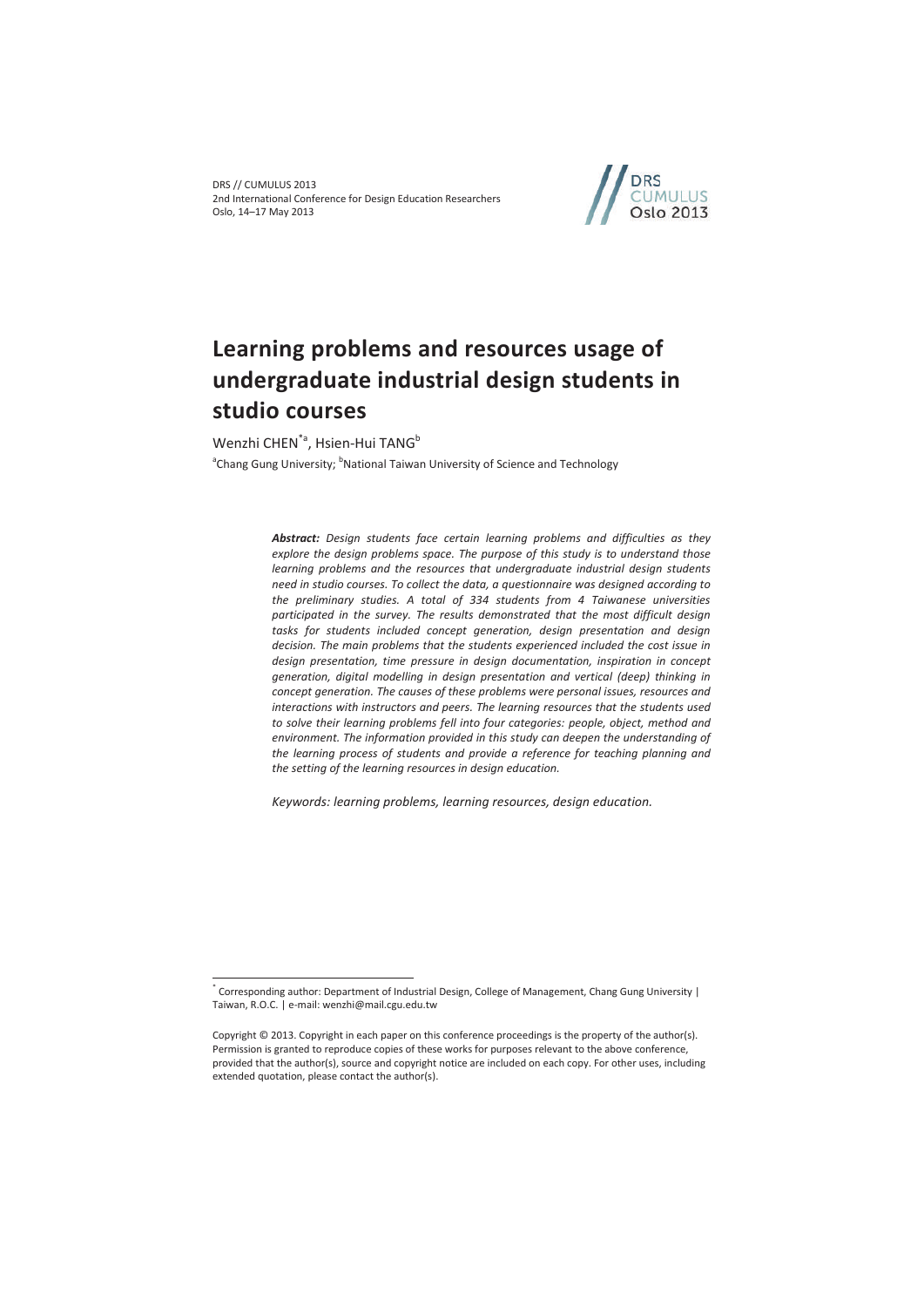# **Introduction**

Today, design is a powerful weapon that companies use. Thus, it is important to educate excellent designers for the industry. The essential feature of design education is "learning by doing", especially in industrial design. Students acquire design knowledge and skills through operating real design problems.

Learning is the act or process of developing skills or knowledge (Arsham 2002), and understanding the learning process can improve education. A learning system includes many elements, such as instructors, learners, content and materials, and environment. Therefore, in order to understand the learning process, it is important to gain a holistic view from different viewpoints.

However, design students also experience learning problems. Due to the features of industrial design education, the problems that the students experience and the resources which they use in the learning process may differ from those in other domains. However, few studies have discussed the learning problems and learning resources in design education.

This study aims to reveal the problems of industrial design learning from the students' viewpoint, in order to explore these learning problems and the resources that the students used to overcome those problems in the undergraduate industrial design studio course. The results can deepen the understanding of the students' learning process and provide a reference for teaching planning and the setting of the learning resources in industrial design education.

# **Literature Review**

# *Design professionals' learning*

Design is generally considered to involve abductive reasoning, which addresses illdefined problems and uses a construction process to solve them (Zimring and Latch Craig 2001). Design knowledge covers the body and relationship between object and subject. It is difficult to understand or to describe, and it must be understood with reference to the problem context. This knowledge also cannot be delivered by a traditional lecture course. The most common method of dissemination is "learning by doing", such as the apprentice system; thus, design learning emphasizes working with actual problems to acquire professional knowledge and techniques (Schön 1987). Accordingly, students need to acquire advanced knowledge through working with design problems in the real world. In the learning process, an instructor demonstrates and leads learners to engage with a real design problem. The learners try to observe, understand and grasp the various methods and techniques through the process, to cultivate observation and decision-making capabilities, to explore their own talents and, finally, to develop their own procedure, style and philosophy of design. Therefore, the design process can be considered a social process in which the result is constructed using various kinds of knowledge and which involves interaction and negotiation between participants (Bucciarelli 2001; Oak 2011).

The studio is the main and most important pedagogy of design education (Schön 1987) that has been in use for almost 100 years (Reimer and Douglas 2003), especially in architectural and industrial design. The main distinguishing feature of studio pedagogy is the learning of the procedure and methods of design and the accumulation of experience through the process of solving actual design problems. The emphasis is on the presentation of design concepts and ideas, the critique and communication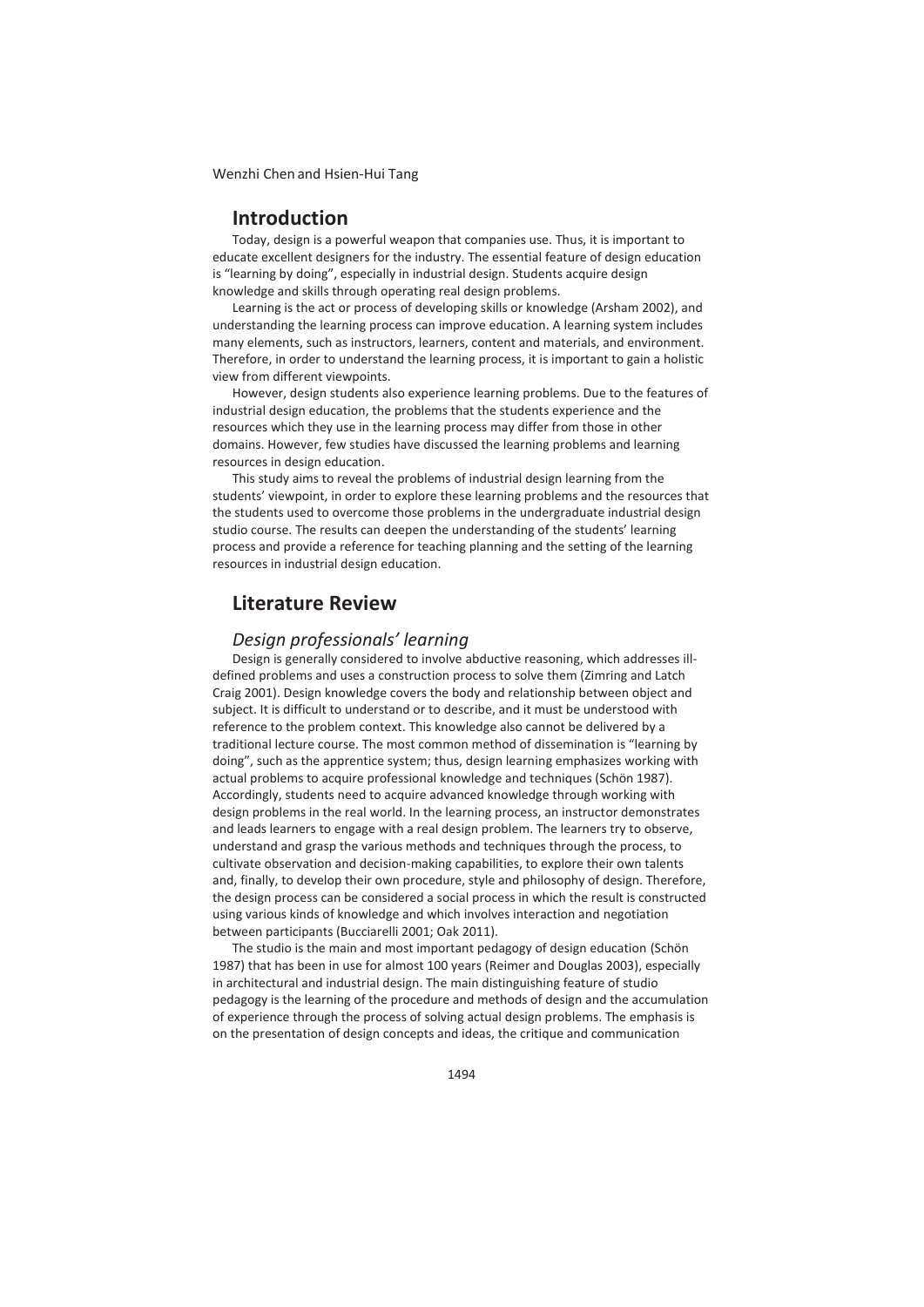involved in the design process, and the learning of advanced design knowledge through reflection on design problems. Hence, learners go through the procedure of design to solve real or simulated design problems (Attoe and Mugerauer 1991; Budd, Vanka and Runton 1999; Forgber and Russell 1999). Through the studio, learners are exposed to a number of learning experiences which focus on two key aspects. The first is learning how to design by engaging with a process of designing or a suite of possible design methodologies. The second is evincing knowledge about concepts and/or situations through the act of designing (Smith, Hedley and Molloy 2009).

The design studio is the heart of most industrial design and architecture curricula. There are several factors associated with a successful design studio. The "studio teaching project" (http://www.studioteaching.org) supported by the Australian Learning & Teaching Council proposed that there are several key qualities or characteristics that play an important role in a typically successful studio programme: (1) People: lecturers, tutors, technicians, members of professional communities and student peers; (2) Facilities and Resources: space, equipment, technologies and materials; (3) Projects: areas of study, tasks and problems to be solved, especially those related to industry/profession; and (4) Time: the proportion of course time provided for the studio and hours of access to facilities. Attoe and Mugerauer (1991) also mentioned that the factors associated with teaching excellence in design studios include three considerations: (1) the teacher as self (aspects of the teacher's own life that contribute to good teaching); (2) personal style (the way the teacher behaves); and (3) course format and implementation.

# *Learning problems and resources in the design studio*

The design studio is the place to practice and integrate the knowledge and skills acquired from the courses in the programme. There are various people involved in the design learning process, for example, classmates, instructors, technicians and other experts. The design studio also requires an environment and setting to support the design learning process, such as a personal work space, workshops and library. Learning the process of design is similar to designing; both events involve spending certain periods of time thinking through the process and attempting to achieve some interesting results. Learners often have to explore and discover their own paths to gain knowledge and skills (Chang and Huang 2002). Furthermore, the students face a number of problems as they work through their design process.

## LEARNING PROBLEMS

The students' learning problems or difficulties are complex and dependent on a range of factors, including course organization and development, the subject or topic being taught, the teaching style and the students' expectations (Chang et al. 2000; Pirrie, Hamilton and Wilson 1999).

In particular, design students experience some learning problems and difficulties when they explore the design problems space. Yang, You and Chen (2005) investigated the difficulties faced by industrial design students and their career guidance needs and found that the students encountered the following problems: (1) high learning pressure and frustration; (2) a heavy workload, depriving them of extra-curricular activities and leisure time; (3) competition among classmates, influencing peer relationships; (4) high costs of materials, resulting in financial pressure; (5) feeling of uncertainty and worries about the future; and (6) insufficient interaction between faculty and students. In addition, Mawson (2007) compared the workplace practices of six experienced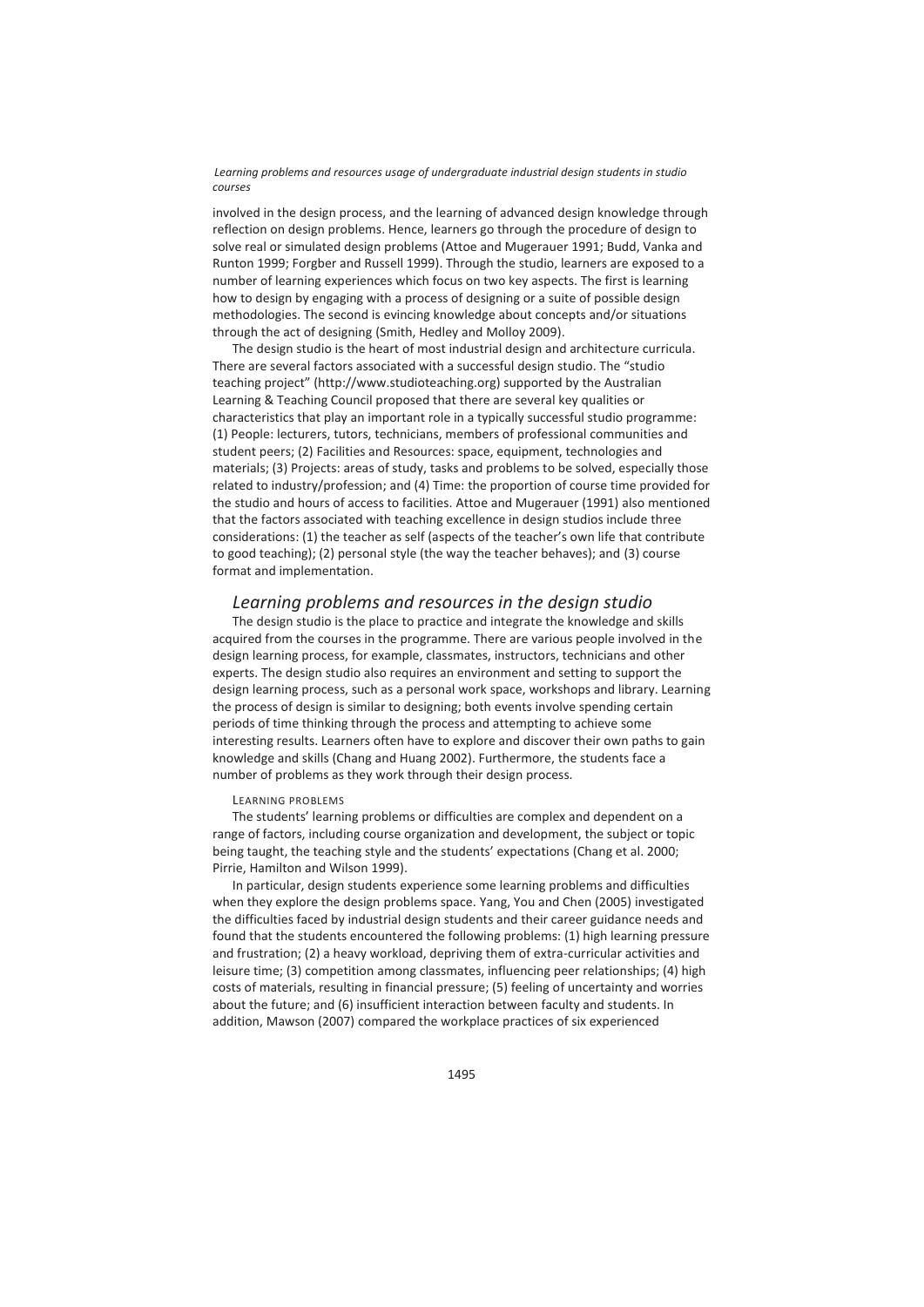designers and investigated their experience of a teaching practicum designed to help secondary school students develop design skills. The results revealed that the students faced two types of problems. First, they experienced technical problems related to the skills needed to produce the product. The second type of problem was related to the nature of the materials and the tools needed to do the job. The teachers also identified three basic problems with their experiences. One was the students' antipathy towards, and ignorance of, the design element in the technological process. Another was the students' lack of practical experience. A further problem was the entrenched traditional views of technical education in the schools that were not congruent with the approach of the relatively new technology curriculum.

#### LEARNING RESOURCES

Learning resources are defined as information, represented and stored in various media and formats, which assists student learning as defined by provincial or local curricula. This includes, but is not limited to, materials in print, video and software formats, as well as combinations of these formats intended for use by teachers and students (*Learning Resources* 1999).

Learning the process of design is similar to designing (Chang and Huang 2002). The design students need some resources to solve the learning problems and difficulties they encounter, as well as to solve the design problems with design resources and knowledge. Some of the design resources used to solve the design problems may also be the same resources for solving the learning problems.

Little research has discussed the design learning resources or even the study method. Brown et al. (1996) developed a learning resource questionnaire to gather information on the learning resources used by students. These resources may include not only lectures, tutorials and courseware, but books, hand-outs, notes and discussions with other students. They regarded this information as important to teaching staff in assessing and increasing the value of the resources for students by ensuring their effective integration into a course.

With regard to the design learning resources, Chiu (2010) investigated students' knowledge sources and knowledge sharing in the design studio, the definition of design knowledge resources is similar to the design learning resources in this study. The results demonstrated that the top four knowledge resources requested by juniors were books and magazines, studio-mates, schoolmates and the Internet. In the same order, the top four knowledge gain sources were books and magazines (40%), studio-mates (22%), schoolmates (12%) and the Internet (9%). The top four knowledge sources requested by seniors were books and magazines, the Internet, studio-mates and auditing desk critiques. In terms of the percentage of knowledge gain, books and magazines were 25%, the Internet was 23%, studio-mates were 20% and auditing desk crits was 15%.

The research of You, Yang and Liao (2007) explored industrial design students' learning attitudes in Taiwan. Some results of the study also related with the learning resources, including the following: (1) while learning design, students want teachers to share their design experiences with them; (2) they tend to ask classmates or friends for help when they encounter difficulties; (3) they devote a great deal of time and emphasize creative thinking and model-making during the design process; and (4) their design concepts mostly come from their life experiences.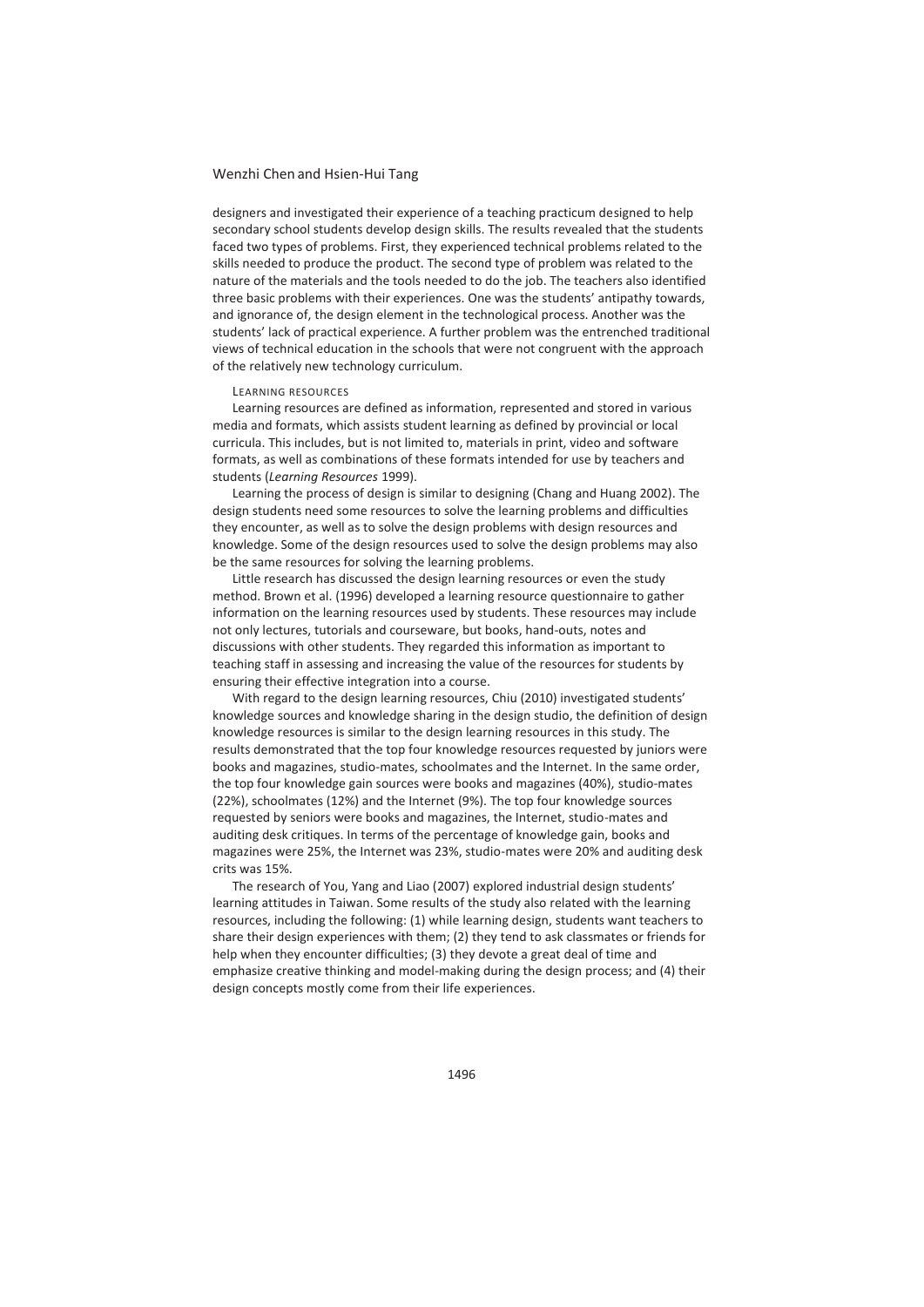## *Summary*

The main method for design education is the studio, where students obtain design knowledge through the design process by operating real design problems. Design students face some learning problems and difficulties in the design learning process, and they try to use some learning resources to solve these problems, such as seeking and gathering the resources to solve the design problems. However, little research has discussed the learning problems and learning resources in the design education domain. This paper shall explore the learning problems and learning resources to increase the understanding of the learning process of design students.

# **Methods**

A survey was conducted to investigate the learning problems that students encounter and the learning resources that they use to solve the learning problems in industrial design studio courses. The main research questions were as follows:

- What do students consider to be the most difficult design tasks?
- What are the major and most common problems that students experience?
- What are the issues that cause the learning problems?
- What kind of resources do students use to overcome the problems?

# *Subjects*

The survey respondents were 334 undergraduate industrial design students from 4 universities in Taiwan. There were 114 male and 220 female students. The subjects' attributes are shown in Table 1.

|                |       |     | Year of core course |    | Gender      |        |
|----------------|-------|-----|---------------------|----|-------------|--------|
| University     | Total | ว   |                     | 4  | <b>Male</b> | Female |
| U1             | 61    | 20  | 24                  | 17 | 22          | 39     |
| U <sub>2</sub> | 99    | 40  | 30                  | 29 | 29          | 70     |
| U3             | 84    | 34  | 29                  | 21 | 32          | 52     |
| U4             | 90    | 30  | 29                  | 31 | 31          | 59     |
| Total          | 334   | 124 | 112                 | 98 | 114         | 220    |

#### *Table 1. The attributes of the subjects.*

On average, the students spent  $23.17$  (SD = 18.15) hours per week on their design learning projects. Per day, they slept for  $5.82$  (SD = 1.43) hours and spent  $5.80$  (SD = 3.28) hours surfing the Internet, on average.

# *Data collection and analysis*

The data were collected using the abovementioned survey. The survey was designed according the results of a preliminary study (Chen and Tang 2011) that formulated the categories and items of the learning problems and resources. The survey questions were in three parts: (1) the learning problems that the students experienced in each design task; (2) the resources that the students used to solve the problems in each design task; (3) the basic information of the subjects.

It took about 20–30 minutes for the participants to complete the questionnaire. All the data were entered into an MS Excel datasheet, then sorted and checked. Finally, SPSS software was used to statistically analyse the data.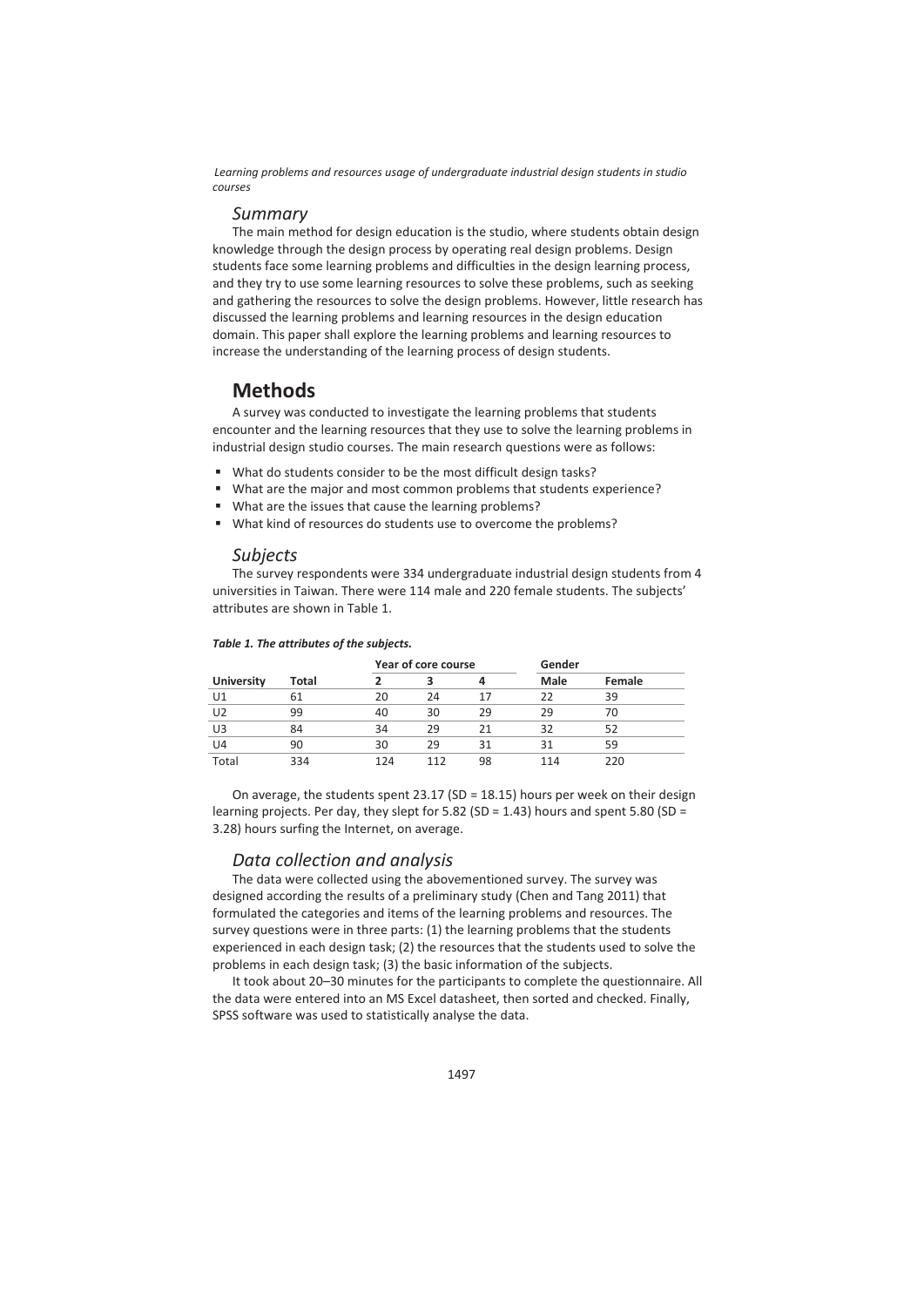# **Results**

# *The difficulty of design tasks*

The results regarding the difficulty of the design tasks are shown in Table 2. The students reported that the top 3 most difficult design tasks were *concept generation* (75.7%), *design presentation* (38.6%) and *design decision* (37.7%).

| Table 2. The most difficult design tasks for students. (DR: Design Research, CG: Concept |
|------------------------------------------------------------------------------------------|
| Generation, DDec: Design Decision, DP: Design Presentation, DDoc: Design Documentation.) |

|          |                             | <b>Design Tasks</b> |      |    |          |             |          |           |          |             |         |  |  |
|----------|-----------------------------|---------------------|------|----|----------|-------------|----------|-----------|----------|-------------|---------|--|--|
|          |                             | DR                  |      | CG |          | <b>DDec</b> |          | <b>DP</b> |          | <b>DDoc</b> |         |  |  |
| Category | Item                        | N                   | %    | N  | %        | N           | ℅        | N         | %        | N           | %       |  |  |
| Gender   | Male                        | 45                  | 39.5 | 81 | 71.1     | 41          | 36.0     | 35        | 30.7     |             | 14 12.3 |  |  |
|          | Female                      | 57                  | 25.9 |    | 172 78.2 | 85          | 38.6     | 94        | 42.7     |             | 16 7.3  |  |  |
| Course   | <b>Basic Product Design</b> | 40                  | 32.3 | 98 | 79.0     | 41          | 33.1     | 57        | 46.0     | 11          | 8.9     |  |  |
|          | <b>Product Design</b>       | 32                  | 28.6 | 87 | 77.7     | 47          | 42.0     | 40        | 35.7     |             | 13 11.6 |  |  |
|          | Senior Design Project       | 30                  | 30.6 | 68 | 69.4     | 38          | 38.8     | 32        | 32.7     | 6           | 6.1     |  |  |
| Total    |                             | 102                 | 30.5 |    | 253 75.7 |             | 126 37.7 |           | 129 38.6 |             | 30 9.0  |  |  |

## GENDER

According to the male students, *concept generation* and *design research* were the top two most difficult tasks, and according to the female students, they were *concept generation* and *design presentation*.

Chi-square tests were conducted to test the homogeneity of the proportions between genders. The results indicated that the male students (39.5%) regarded the *design research* task as more difficult than the female students (25.9%), and the female students (42.7%) regarded the *design presentation* task as more difficult than the male students (30.7%).

## CORE COURSE

Regarding the core course, the results suggested a decreasing trend in *concept generation* and *design presentation* from year 2 to year 4. The students in the third year product design course regarded *design decision* and *design documentation* as more difficult than the students in the second year basic product design and fourth year senior design project courses. However, there were no significant differences between the core courses.

# *The design learning problems*

The result of the frequency and percentage of the learning problems that the students experienced are presented in Table 3. The main problem that the students frequently experienced was associated with the cost of *design presentation* tasks, with 59.8% of the students responding that they always encountered this problem. Further, 58.0% responded that they had experienced time pressure with regard to *design documentation*; 54.2% always encountered digital 3-D modelling problems in *design presentation* tasks; and 51.2% frequently experienced vertical thinking problems in *concept generation* tasks.

*Table 3. The learning problems that the students experienced in each design task.*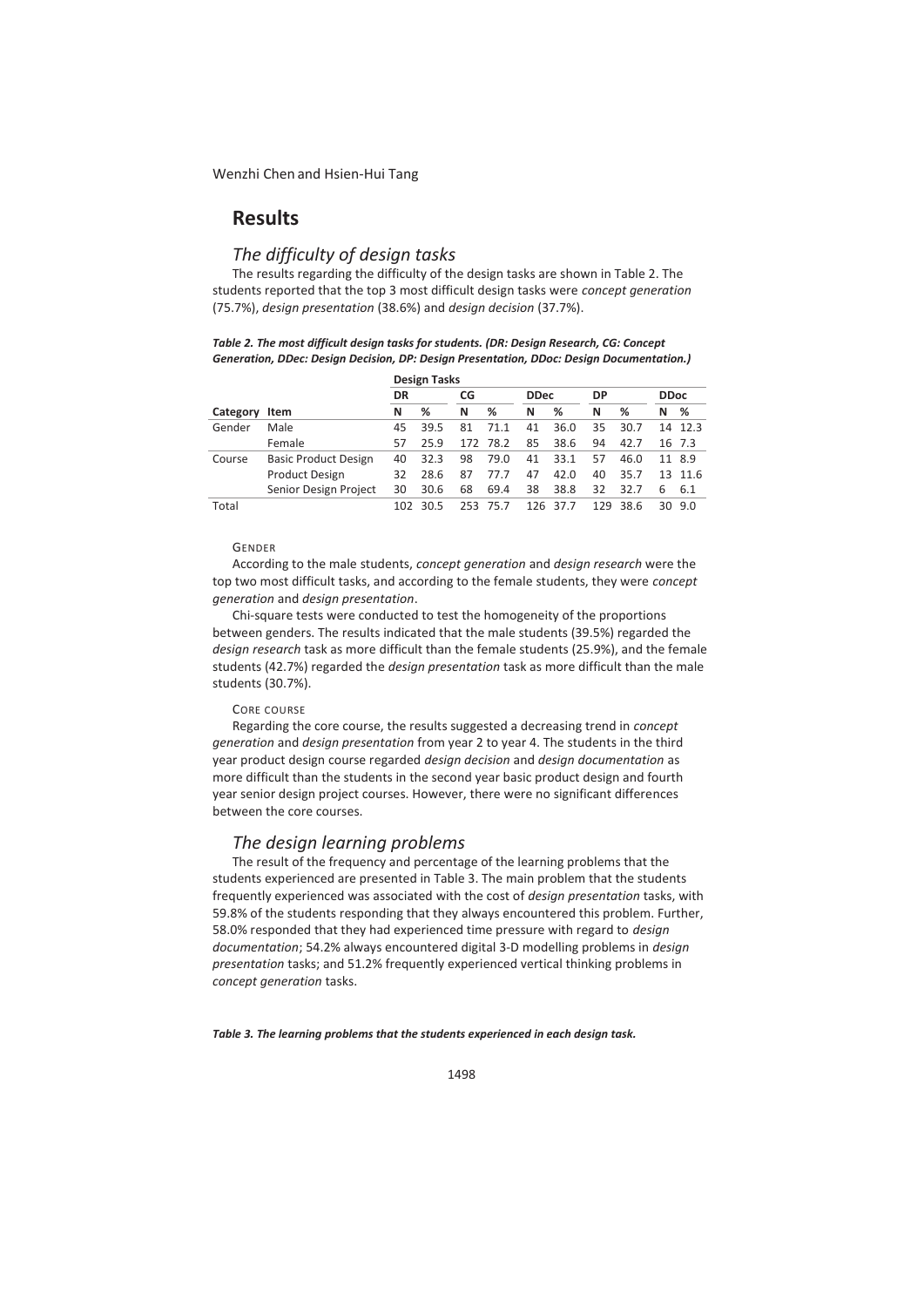|                       |                                      |    | <b>Never</b> |   |          | Always |          | Total |           |
|-----------------------|--------------------------------------|----|--------------|---|----------|--------|----------|-------|-----------|
| Task                  | <b>Problems</b>                      | N  | %            | N | %        | N      | %        | N     | %         |
| Design                | Data collection                      | 13 | 3.9          |   | 201 60.2 | 120    | 35.9     | 334   | 100.0     |
| Research              | Data sorting                         | 48 | 14.4         |   | 218 65.3 | 68     | 20.3     | 334   | 100.0     |
|                       | Data analysis                        | 18 | 5.4          |   | 226 67.7 | 90     | 26.9     |       | 334 100.0 |
|                       | Data Presentation                    |    | 45 13.5      |   | 198 59.5 | 90     | 27.0     |       | 333 100.0 |
|                       | Understanding of the design<br>theme |    | 42 12.6      |   | 212 63.5 | 79     | 24.0     | 334   | 100.0     |
|                       | Selection of the design<br>direction | 15 | 4.5          |   | 178 53.3 |        | 141 42.2 |       | 334 100.0 |
|                       | <b>Target setting</b>                |    | 26 7.8       |   | 198 59.5 |        | 109 32.7 |       | 333 100.0 |
| Concept<br>Generation | Lateral thinking                     | 15 | 4.5          |   | 173 51.8 |        | 146 43.7 | 334   | 100.0     |
|                       | Vertical thinking                    |    | 15 4.5       |   | 148 44.3 |        | 171 51.2 | 334   | 100.0     |
|                       | Concept presentation skills          |    | 28 8.4       |   | 162 48.5 |        | 144 43.1 | 334   | 100.0     |
|                       | Inspiration                          | 8  | 2.4          |   | 135 40.4 |        | 191 57.2 |       | 333 100.0 |
|                       | Form & Style                         |    | 22 6.6       |   | 179 53.6 |        | 133 39.8 |       | 334 100.0 |
|                       | Reference information                | 59 | 17.8         |   | 203 61.1 | 70     | 21.1     |       | 332 100.0 |
| Design                | Decision-making ability              |    | 32 9.6       |   | 193 57.8 |        | 109 32.6 | 334   | 100.0     |
| Decision              | Quantity of concept                  | 32 | 9.6          |   | 162 48.5 |        | 140 41.9 | 334   | 100.0     |
|                       | Quality of concept                   |    | 16 4.8       |   | 154 46.1 |        | 164 49.1 |       | 334 100.0 |
|                       | Criteria for evaluation              |    | 40 12.0      |   | 189 56.6 |        | 105 31.4 |       | 334 100.0 |
|                       | <b>Evaluation method</b>             | 55 | 16.5         |   | 193 58.0 | 85     | 25.5     | 333   | 100.0     |
| Design                | Digital modelling                    | 18 | 5.4          |   | 135 40.4 |        | 181 54.2 | 334   | 100.0     |
| Presentation          | Physical modelling                   |    | 19 5.7       |   | 182 54.7 |        | 132 39.6 | 333   | 100.0     |
|                       | Graphic                              |    | 62 18.6      |   | 170 51.1 |        | 101 30.3 |       | 333 100.0 |
|                       | Oral                                 |    | 52 15.6      |   | 151 45.2 |        | 131 39.2 |       | 334 100.0 |
|                       | Organization & logic                 | 49 | 14.8         |   | 190 57.4 | 92     | 27.8     |       | 331 100.0 |
|                       | Cost                                 |    | 26 7.8       |   | 108 32.4 |        | 199 59.8 |       | 333 100.0 |
| Design                | Data collection                      |    | 83 24.9      |   | 180 54.1 | 70     | 21.0     | 333   | 100.0     |
| Documentation         | Organization & structure             |    | 52 15.6.     |   | 211 63.2 | 70     | 21.0     |       | 333 100.0 |
|                       | Layout & editing                     |    | 44 13.2      |   | 181 54.4 |        | 108 32.4 |       | 333 100.0 |
|                       | Time                                 |    | 26 7.8       |   | 114 34.2 |        | 193 58.0 | 333   | 100.0     |
|                       | Cost                                 |    | 64 19.4      |   | 110 33.3 |        | 156 47.3 |       | 330 100.0 |

To identify any difference due to gender and core courses, the data were re-coded from the normal scale to an interval scale, thus converting "Never" as "0", "Few" as "1" and "Always" as "2". Table 4 presents a summary of the test results. The results indicated that the female students significantly and frequently experienced problems related to the selection of the design direction in *design research*, vertical thinking and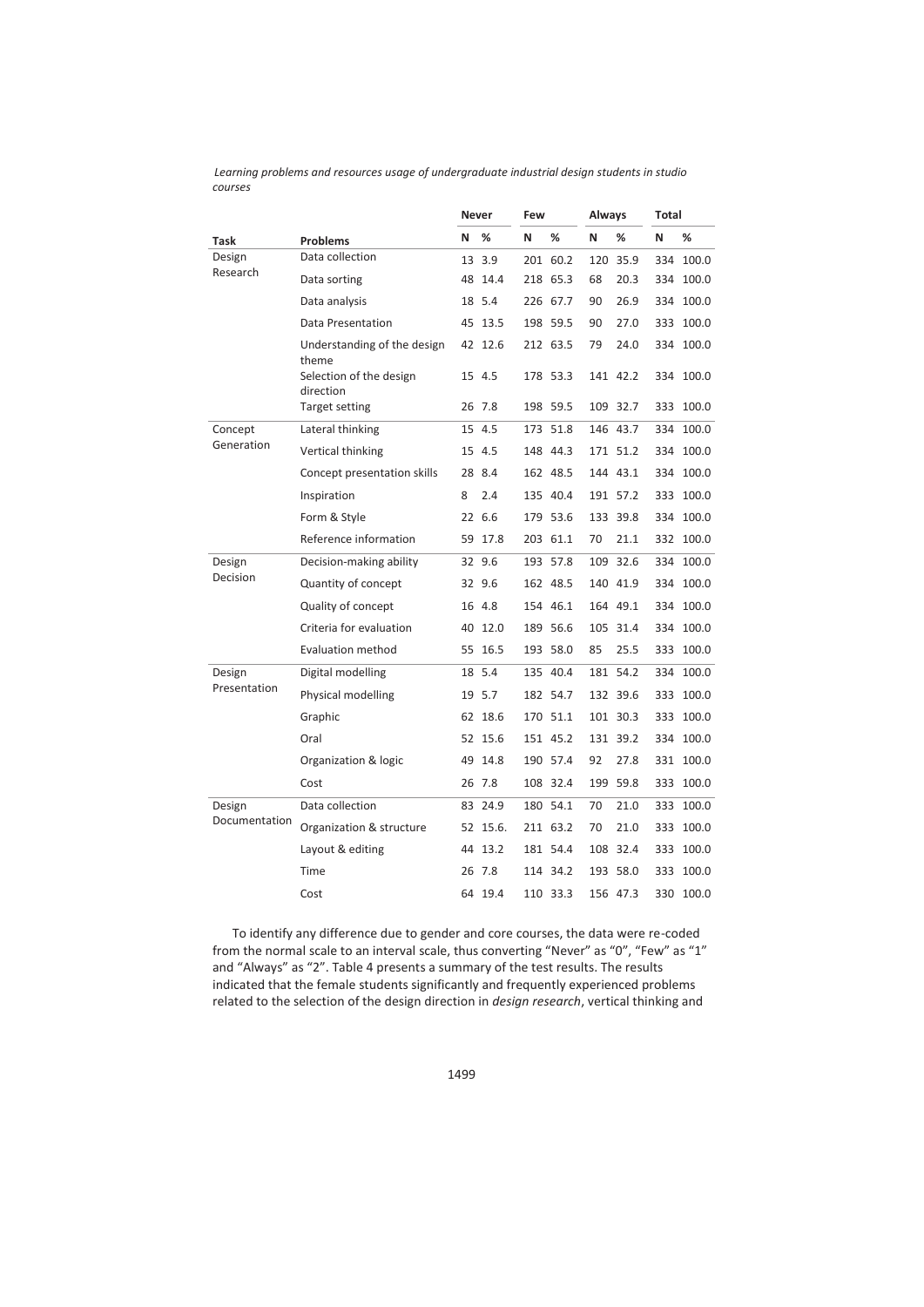concept presentation skills in *concept generation*, quality of concept and criteria for evaluation in *design decision* and digital modelling in *design presentation* task.

The third year product design course students experienced problems with the selection of the design direction in *design research* tasks more so than the fourth year senior design project course students. The third year students also encountered vertical thinking problems in *concept generation* tasks more often than the second year students in the basic product design course.

*Table 4. The results of the test of differences by gender and course with significance level .05. (F: Female, M: Male, 2: second year basic product design course, 3: third year product design course, 4: fourth year senior design project.)* 

| <b>Task</b>               | Problem                           | Gender | Course               |
|---------------------------|-----------------------------------|--------|----------------------|
| Design Research           | Selection of the design direction | F > M  | $(3, 2) \geq (2, 4)$ |
| <b>Concept Generation</b> | Vertical thinking                 |        | $(3, 4) \ge (4, 2)$  |
|                           | Concept presentation skills       | F > M  |                      |
| Design Decision           | Quality of concept                | F > M  |                      |
|                           | Criteria for evaluation           | F > M  |                      |
| Design Presentation       | Digital modelling                 | F > M  |                      |

# *Issues that caused learning problems*

Five issues developed based on the preliminary research (Chen and Tang 2011) were listed and presented in a multiple choice format to determine the main issues that caused the learning problems. The issues related to the learning problems that the students experienced included *personal* (67.3%), *resources* (40.1%), *interaction with instructors* (28.9%), *interaction with peers* (19.4%) and *others* (2.8%).

Table 5 summarizes the results of the problems caused by the issues in each design task. A chi-square test was conducted to test the homogeneity of the proportions between design tasks. The results revealed that there were significant differences between the design tasks in terms of each issue.

#### *Table 5. The results of the issues that caused learning problems in each design task. (DR: Design Research, CG: Concept Generation, DDec: Design Decision, DP: Design Presentation, DDoc: Design Documentation.\*\*\* p < .05)*

|                                                                               |     |     |                   |     |    |             |          |     |    |             | Test of                                                  |                |      |     |
|-------------------------------------------------------------------------------|-----|-----|-------------------|-----|----|-------------|----------|-----|----|-------------|----------------------------------------------------------|----------------|------|-----|
|                                                                               | DR  |     | CG                |     |    | <b>DDec</b> |          | DP  |    | <b>DDoc</b> | homogeneity                                              |                |      |     |
| <b>Issues</b>                                                                 | Ν   | %   | N                 | %   | N  | %           | N        | ℅   | N  | %           | x                                                        | df p           |      |     |
| Personal                                                                      |     |     |                   |     |    |             |          |     |    |             | 1735 64.9 1637 70.0 1304 65.1 1686 72.1 1285 64.1 53.009 | $\overline{a}$ | .000 | *** |
| Resources                                                                     |     |     |                   |     |    |             |          |     |    |             | 1031 38.6 1122 48.0 724 36.1 884 37.8 795 39.7 81.549    | 4              | .000 | *** |
| Interaction with<br>instructors                                               | 884 |     | 33.1 812 34.7 808 |     |    |             | 40.3 472 |     |    |             | 20.2 307 15.3 454.760 4 .000                             |                |      | *** |
| Interaction with 589 22.0 542 23.2 405 20.2 411 17.6 261 13.0 91.062<br>peers |     |     |                   |     |    |             |          |     |    |             |                                                          | $\overline{a}$ | .000 | *** |
| Others                                                                        | 79  | 3.0 | 58                | 2.5 | 43 | 2.1         | 67       | 2.9 | 70 | 3.5         | 7.862                                                    |                | .097 |     |

Figure 1 below shows the radar chart of the percentages corresponding to the issues in each design task. *Personal* was the main issue that caused learning problems,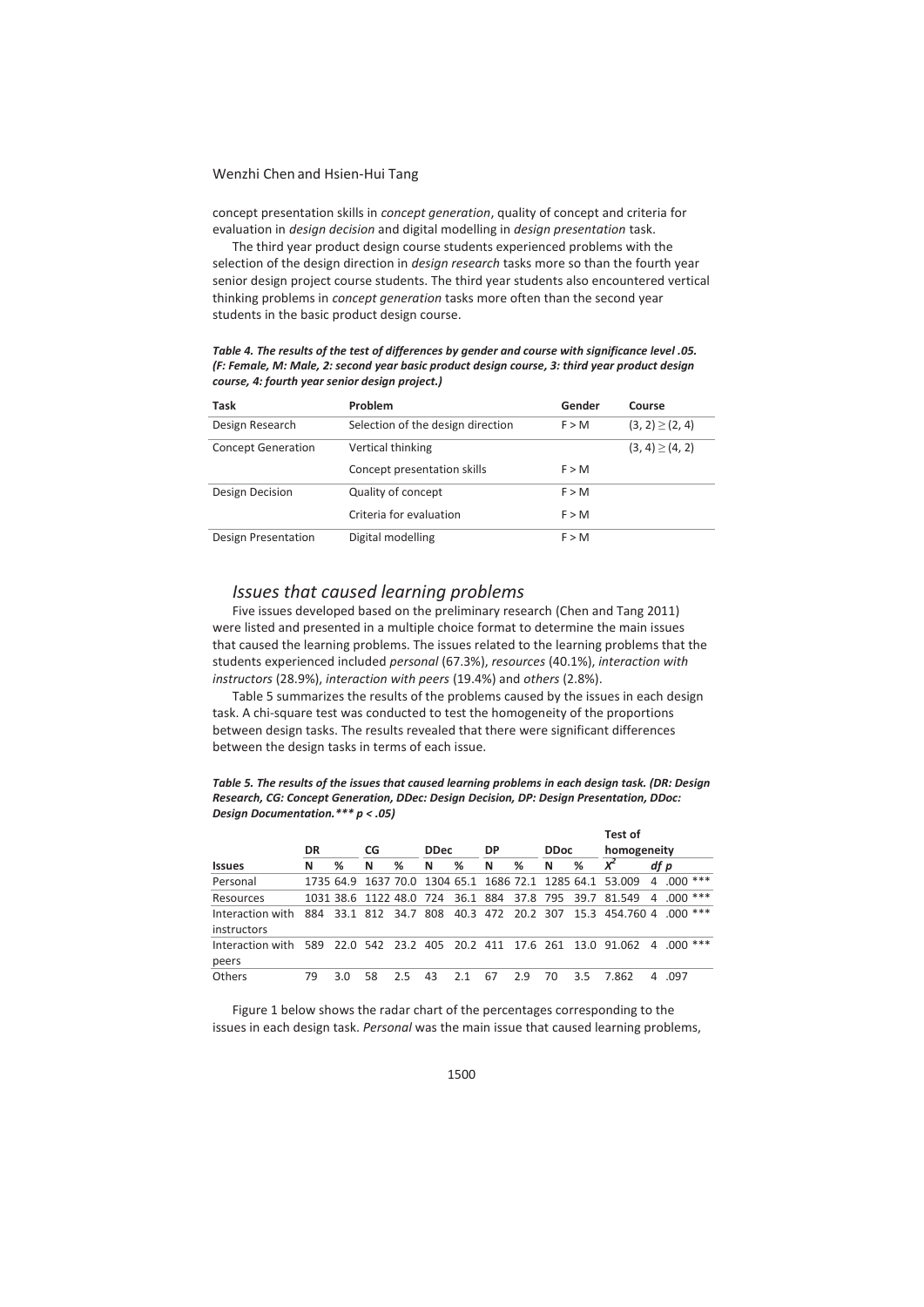especially in the *design presentation* and *concept generation* tasks. The *resource* issue's proportion of *concept generation* was significant higher than in other tasks. The proportion of *interaction with instructors* in *design decision* tasks was significantly higher than in other tasks. In *design decision* tasks, the proportion of *interaction with instructors* was also higher than the *resource* issue.



*Figure 1. The radar chart of the issues caused learning problems in each design task.* 

Table 6 presents a summary of the analysis results for the issues by gender. There were some significant differences related to gender. The proportion of male students' learning problems caused by *resources* and *interaction with peers* issues were significantly higher than they were for the female students. The proportion of *personal* issues was significant higher among the female students than the male students.

*Table 6. Analysis of the issues that caused learning problems by gender. (\* p < .05, \*\* p < .01, \*\*\* p < .001)* 

|                        | Male (M) |      | Female (F) |      | <b>Test of homogeneity</b> |    |      |     |           |
|------------------------|----------|------|------------|------|----------------------------|----|------|-----|-----------|
| <b>Issues</b>          | N        | %    | N          | %    | $x^2$                      | df | p    |     | Post test |
| Personal               | 2517     | 64.4 | 5130       | 68.9 | 23.843                     |    | .000 | *** | F > M     |
| Resources              | 1635     | 41.8 | 2921       | 39.2 | 7.141                      |    | .008 | **  | M > F     |
| Interaction with       | 1106     | 28.3 | 2177       | 29.2 | 1.128                      |    | .288 |     |           |
| instructors            |          |      |            |      |                            |    |      |     |           |
| Interaction with peers | 823      | 21.0 | 1385       | 18.6 | 9.809                      |    | .002 | **  | M > F     |
| Others                 | 92       | 2.4  | 225        | 3.0  | 4.226                      |    | .040 | *   | F > M     |

The analysis results of the issues by core course year are shown in Table 7. The proportion of *personal* issues in the second year basic product design and third year product design courses were significantly higher than in the fourth year senior design project course. In terms of the *resources* issue, the proportion for the third year product design course was significantly higher than for the second year basic product design and fourth year senior design project courses. The proportions of interaction with instructors and interaction with peers for the fourth year senior design project course were significantly higher than for other courses.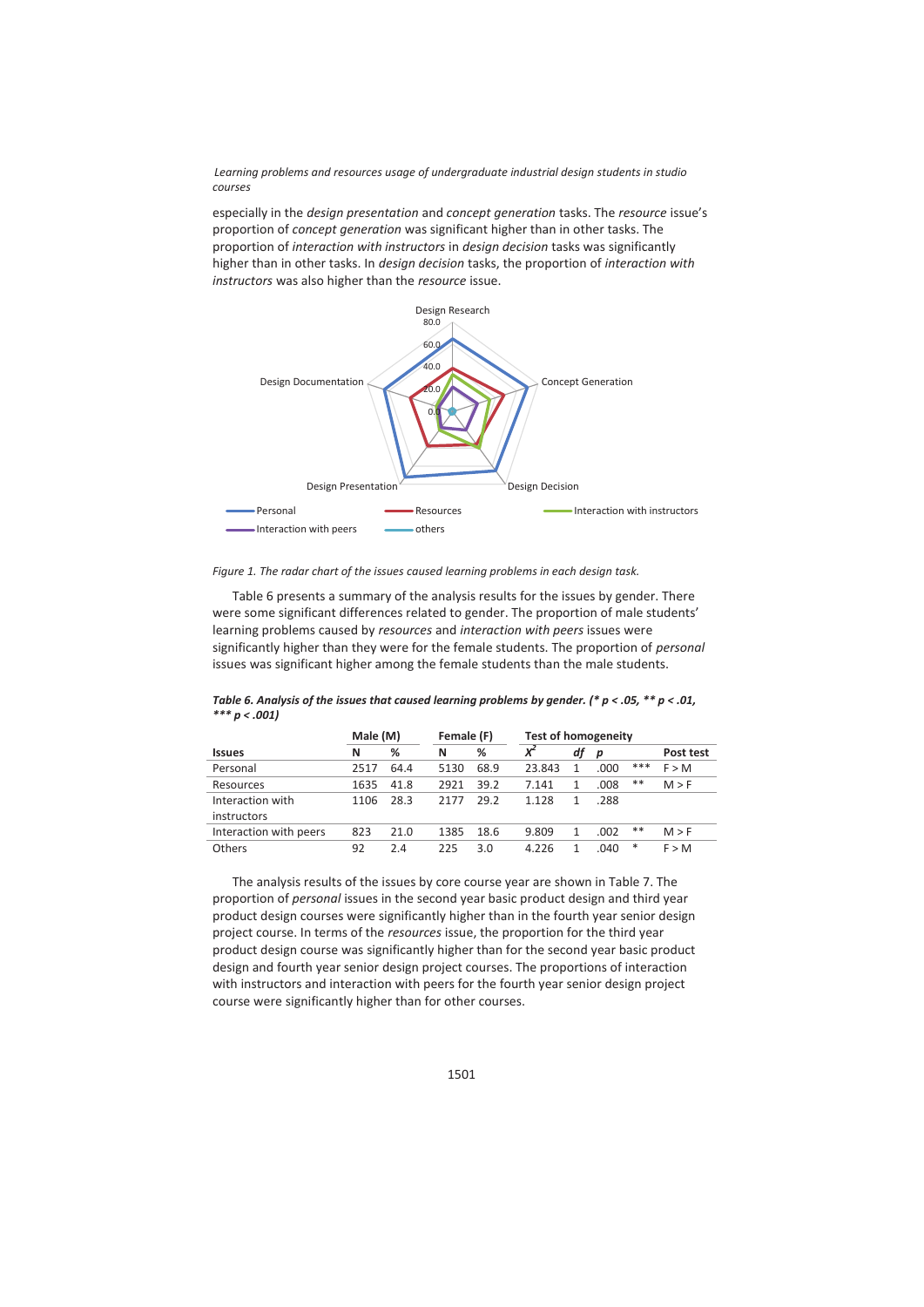|                        |     | <b>BPD</b> (2)<br>PD (3) |    |     | SDP (4) |     | <b>Test of homogeneity</b> |      |                  |                                                              |  |  |
|------------------------|-----|--------------------------|----|-----|---------|-----|----------------------------|------|------------------|--------------------------------------------------------------|--|--|
| <b>Issues</b>          | N   | %                        | N  | %   | N       | %   | $x^2$                      | df p |                  | Post test                                                    |  |  |
| Personal               |     |                          |    |     |         |     |                            |      |                  | 2977 70.0 2584 68.5 2086 62.6 50.312 2 .000 *** 2 > 4; 3 > 4 |  |  |
| Resources              |     |                          |    |     |         |     |                            |      |                  | 1630 38.4 1632 43.2 1294 38.8 23.136 2 .000 *** 3 > 2; 3 > 4 |  |  |
| Interaction with       |     |                          |    |     |         |     |                            |      |                  | 1163 27.4 1052 27.9 1068 32.1 22.919 2 .000 *** 4 > 2; 4 > 3 |  |  |
| instructors            |     |                          |    |     |         |     |                            |      |                  |                                                              |  |  |
| Interaction with peers | 649 |                          |    |     |         |     |                            |      |                  | 15.3 763 20.2 796 23.9 90.743 2 .000 *** 3 > 2; 4 > 2;       |  |  |
|                        |     |                          |    |     |         |     |                            |      |                  | 4 > 3                                                        |  |  |
| Others                 | 142 | 3.3                      | 76 | 2.0 | 99      | 3.0 |                            |      | 13.541 2 .001 ** | 2 > 3: 4 > 3                                                 |  |  |

*Table 7. The results of the issues that caused learning problems by course. (BPD: Basic Product Design, PD: Product Design, SDP: Senior Design Project. \* p < .05, \*\* p < .01, \*\*\* p < .001)* 

# *Design learning resources*

The learning resources that the students used to solve the learning problems comprised 4 categories: *people* (27.9%), *object* (24.7%), *method* (29.4%) and *environment* (18.0%). Figure 2 shows the percentages of the learning resource categories and items. The *people* resources include instructors, peers, technicians, experts, family, friends and others. The *object* resources include the Internet, books and magazines, existing products, tools and equipment and others. The *method* resources include brainstorming, discussion, observation, interviews, practice, computer-aided and others. The *environment* resources include library, workshops on campus, processing factories off campus, shops and department stores and others.



*Figure 2. The learning resource categories and items.*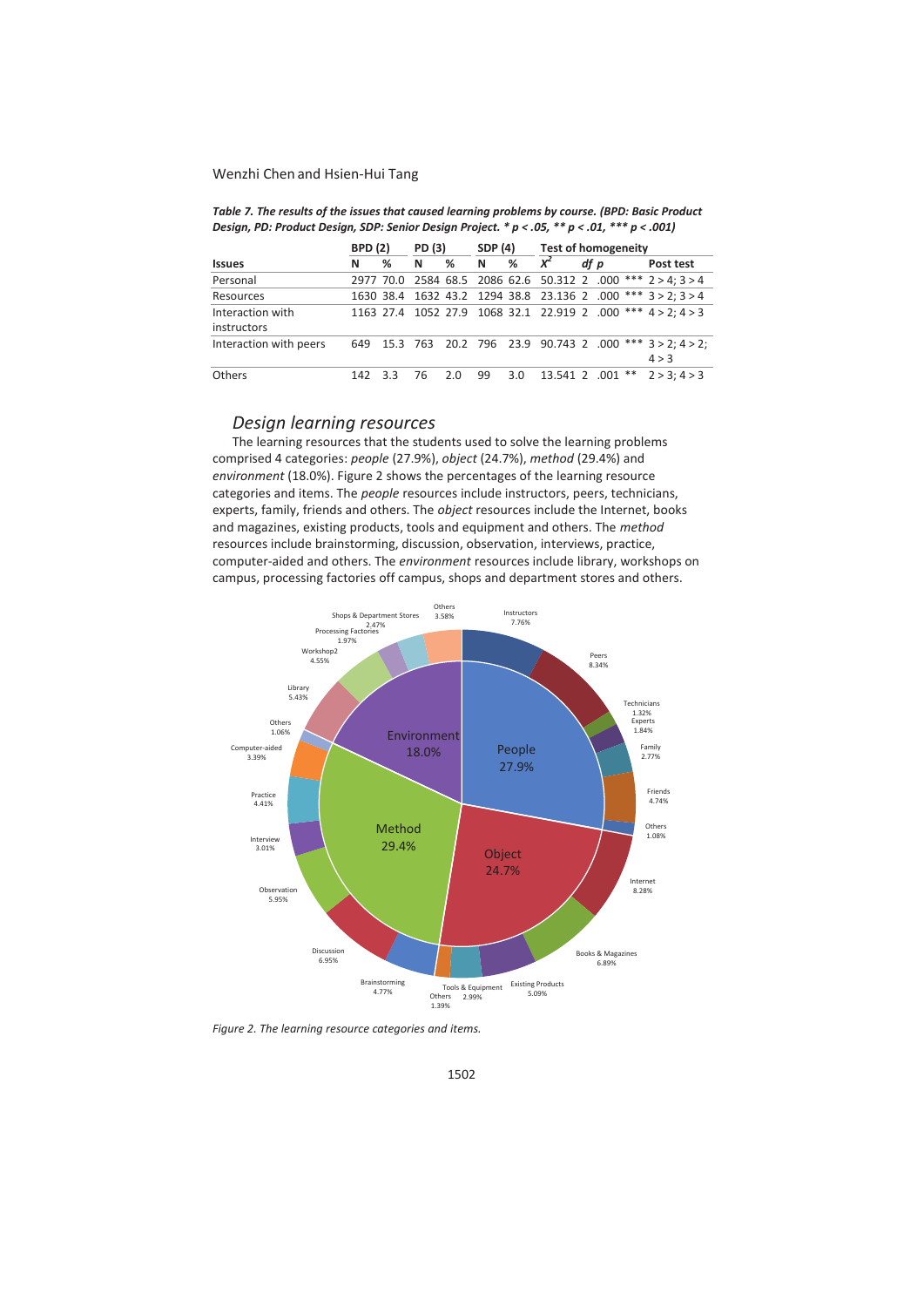Table 8 presents a summary of the frequency and percentage of each resource. The results indicated that peers (58.7%), the Internet (58.2%) and instructors (54.6%) were the most used learning resources for solving the learning problems. The top 3 resources that the students used in *design research* tasks were the Internet (68.8%), peers (62.4%) and instructors (59.7%); in the *concept generation* tasks, they were the Internet (69.6%), peers (63.9%) and instructors (63.1%); in *design decision* tasks, they were instructors (66.8%), peers (58.4%) and discussion (57.8%); in *design presentation* tasks, they were peers (58.4%), practice (48.5%) and instructors (45.1%); and in *design documentation* tasks, they were peers (48.2%), the Internet (47.3%) and books and magazines (40.3%).

|             |                          |           |     |           | Design Tasks |           |      |             |      |           |      |             |          |
|-------------|--------------------------|-----------|-----|-----------|--------------|-----------|------|-------------|------|-----------|------|-------------|----------|
|             |                          | Total     |     | DR        |              | CG        |      | <b>DDec</b> |      | DP        |      | <b>DDoc</b> |          |
| Categories  | <b>Items</b>             | N         | %   | N         | %            | N         | %    | N           | %    | N         | %    | N           | %        |
| People      | Instructors              | 6198 54.6 |     | 1594 59.7 |              | 1475 63.1 |      | 1339        | 66.8 | 1055 45.1 |      |             | 735 36.7 |
|             | Peers                    | 6662 58.7 |     | 1667 62.4 |              | 1494 63.9 |      | 1170 58.4   |      | 1365 58.4 |      |             | 966 48.2 |
|             | Technicians              | 1056 9.3  |     | 227       | 8.5          | 238       | 10.2 | 212         | 10.6 | 248       | 10.6 | 131 6.5     |          |
|             | Experts                  | 1470 12.9 |     | 329       | 12.3         | 373       | 16.0 | 313         | 15.6 | 281       | 12.0 | 174 8.7     |          |
|             | Family                   | 2211 19.5 |     | 490       | 18.3         | 551       | 23.6 | 326         | 16.3 | 456       | 19.5 |             | 388 19.4 |
|             | <b>Friends</b>           | 3783 33.3 |     | 1024 38.3 |              | 918       | 39.3 | 581         | 29.0 | 721       | 30.8 |             | 539 26.9 |
|             | Others                   | 862       | 7.6 | 182       | 6.8          | 181       | 7.7  | 111         | 5.5  | 169       | 7.2  |             | 219 10.9 |
| Object      | Internet                 | 6612 58.2 |     | 1837 68.8 |              | 1628 69.6 |      | 1152 57.5   |      | 1047      | 44.8 |             | 948 47.3 |
|             | Books & magazines        | 5503 48.5 |     | 1391 52.1 |              | 1453 62.1 |      | 972         | 48.5 | 879       | 37.6 |             | 808 40.3 |
|             | <b>Existing Products</b> | 4058 35.7 |     | 1046 39.1 |              | 1214 51.9 |      | 813         | 40.6 | 540       | 23.1 |             | 445 22.2 |
|             | Tools & equipment        | 2385 21.0 |     | 461       | 17.3         | 560       | 24.0 | 381         | 19.0 | 624       | 26.7 |             | 359 17.9 |
|             | Others                   | 1111 9.8  |     | 166       | 6.2          | 141       | 6.0  | 177         | 8.8  | 323       | 13.8 |             | 304 15.2 |
| Method      | <b>Brainstorming</b>     | 3806 33.5 |     | 1031 28.6 |              | 1172 50.1 |      | 728         | 36.3 | 463       | 19.8 |             | 412 20.6 |
|             | Discussion               | 5550 48.9 |     | 1589 59.5 |              | 1305 55.8 |      | 1159 57.8   |      | 827       | 35.4 |             | 670 33.4 |
|             | Observation              | 4747 41.8 |     | 1216 45.5 |              | 1331 56.9 |      | 890         | 44.4 | 704       | 30.1 |             | 606 30.2 |
|             | Interview                | 2398 21.1 |     | 677       | 25.3         | 623       | 26.6 | 517         | 25.8 | 301       | 12.9 |             | 280 14.0 |
|             | Practice                 | 3521 31.0 |     | 547       | 20.5         | 738       | 31.6 | 451         | 22.5 | 1135      | 48.5 |             | 650 32.4 |
|             | Computer-aided           | 2624 23.1 |     | 706       | 26.4         | 594       | 25.4 | 335         | 16.7 | 556       | 23.8 |             | 433 21.6 |
|             | Others                   | 847       | 7.5 | 114       | 4.3          | 114       | 4.0  | 116         | 5.8  | 225       | 9.6  |             | 278 13.9 |
| Environment | Library                  | 4334 38.2 |     | 1220      | 45.7         | 1157      | 49.5 | 769         | 38.4 | 588       | 25.1 |             | 600 29.9 |
|             | Workshops                | 3630 32.0 |     | 879       | 32.9         | 804       | 34.4 | 687         | 34.3 | 764       | 32.7 |             | 496 24.8 |
|             | Processing factories     | 1570 13.8 |     | 376       | 14.1         | 356       | 15.2 | 277         | 13.8 | 322       | 13.8 |             | 239 11.9 |
|             | Shops & stores           | 1969 17.3 |     | 516       | 19.3         | 654       | 28.0 | 368         | 18.4 | 221       | 9.5  |             | 210 10.5 |
|             | Others                   | 2857 25.2 |     | 639       | 23.9         | 514       | 22.0 | 456         | 22.8 | 660       | 28.2 |             | 588 29.3 |

#### *Table 8. The categories and percentage of the learning resources in each design task. (DR: Design Research, CG: Concept Generation, DDec: Design Decision, DP: Design Presentation, DDoc: Design Documentation.)*

**Design Tasks** 

Figure 3 presents a bar chart of the percentage of the resources used in each design task. The top 2 types of resources that the students used in *design research* tasks were *object* (36.7%) and *method* (30.0%); in *concept generation* tasks, they were *object* (42.7%) and *method* (35.8%); in *design decision* tasks, they were *object* (34.9%) and *method* (29.9%); in *design presentation* tasks, they were *object* (29.2%) and *people* (26.2%); and in *design documentation* tasks, they were *object* (28.58%) and *method* (23.7%). There was a similar pattern of usage in the resource types. The students used the most resources in *concept generation* tasks and the fewest in *design documentation* tasks. The students used the *object* type resources the most and the *environment* type resources the least.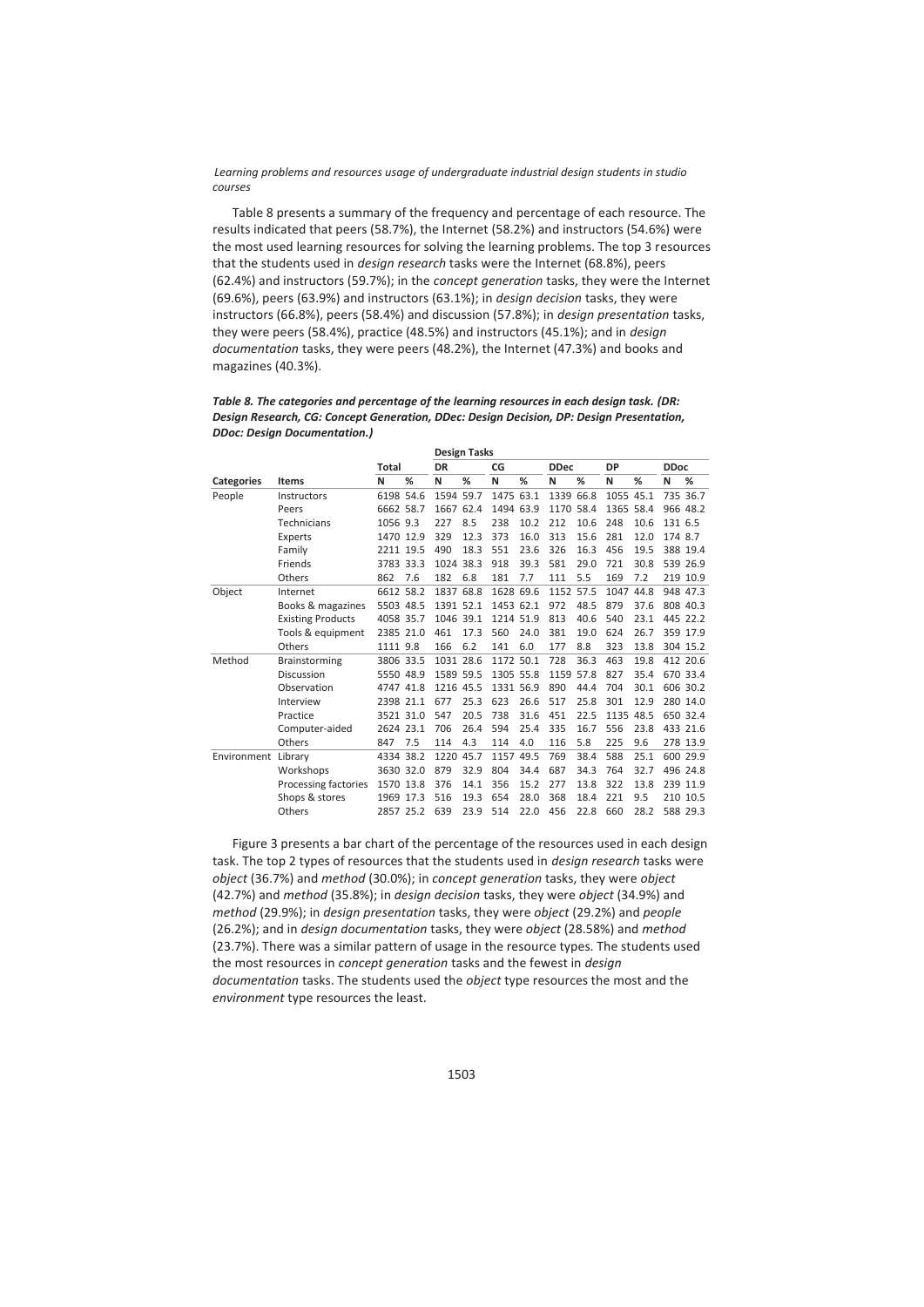

*Figure 3. The proportions of learning resources used in each design task.* 

Figure 4 shows a comparison of the proportions of the learning resources used by gender. The results suggested that the male students used more resources to solve the learning problems than the female students did, especially in the case of *environment* resources.





Figure 5 presents a bar chart of the proportions of resources used in different types by core courses. The results illustrated that the students progressively relied on the *people* type resources from the second year to the fourth year core courses, and their usages of *object* type resources gradually decreased as the course year increased.





*Figure 5. The analysis of the usage proportion of learning resources by core course.*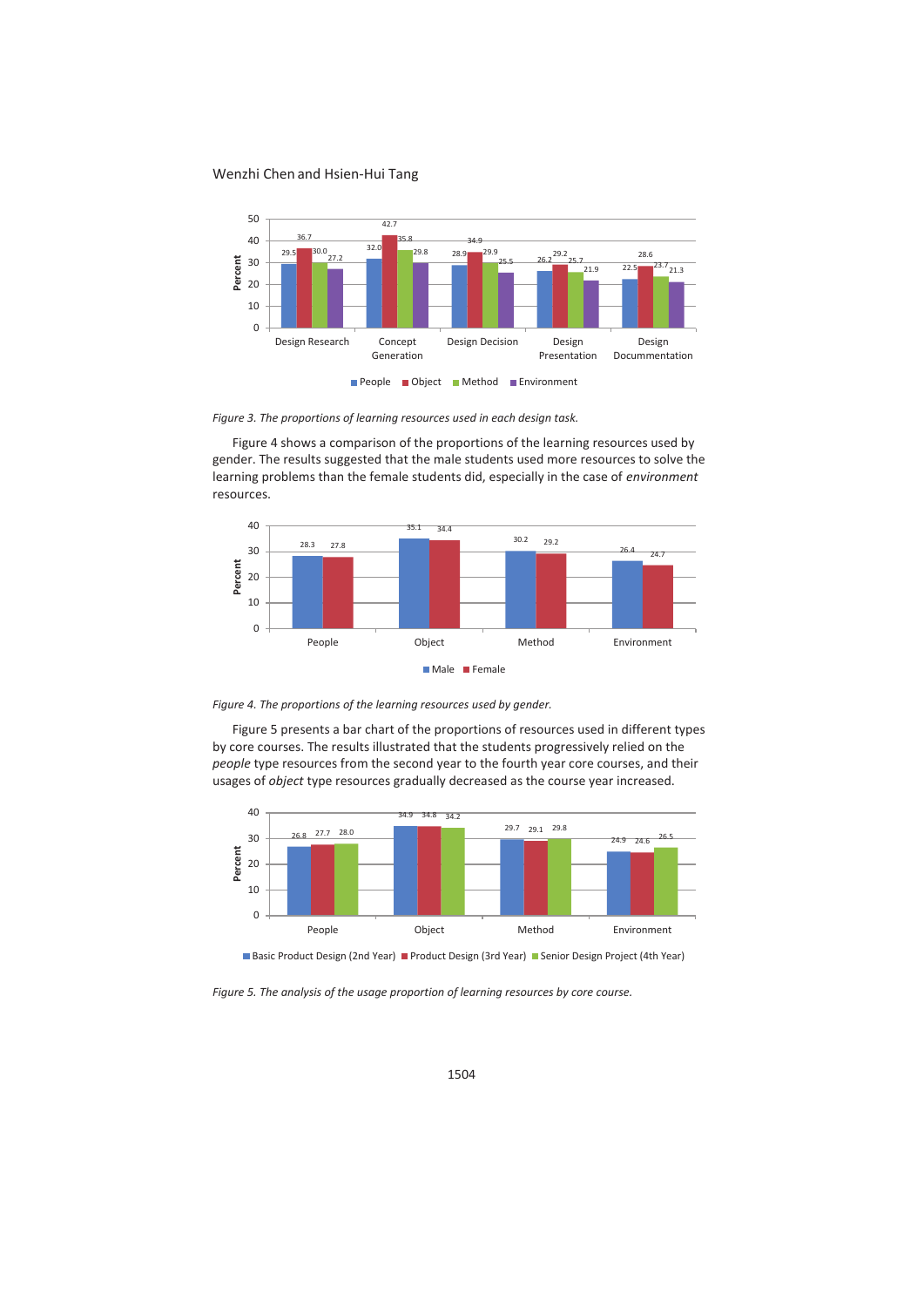## *Summary*

The results revealed that the students experienced learning problems within the learning process, especially in *concept generation* tasks. The learning problems were mainly caused by *personal* issues, and they relied on *people* resources to help them solve their problems. There were several differences between genders and among core courses in terms of the learning problems, issues and resources usage.

In terms of gender, both the male and female students regarded *concept generation* as the most difficult task. However, the male students regarded *design research* as a more difficult task than the female students did. Moreover, the female students regarded *design presentation* as more difficult than the male students did, especially in digital modelling. The proportions of males who had problems caused by *resources* and *interaction with peers* issues were significantly higher than among the female students. The proportion of female students who had *personal* issues that caused problems was significantly higher than among the male students. Overall, the male students seemed to use more resources to solve their problems, especially with regard to *environment* resources.

Concerning the core courses, there was a decreasing trend in the proportions of students who regarded *concept generation* and *design presentation* as difficult tasks from second year to fourth year. The students in the third year product design course significantly and frequently experienced problems in the selection of the design direction in *design research* tasks as compared to the fourth year senior design project course students. The third year students also experienced vertical thinking problems in *concept generation* tasks more so than those in the second year basic product design course. In the fourth year senior design project course, the proportion of problems caused by *personal* issues was the lowest, but the proportions of issues associated with *interaction with instructors* and *interaction with peers* were higher than other courses. The students progressively relied on *people* resources from second year to fourth year, and gradually decreased their usage of *object* resources as the course year increased.

# **Concluding remarks**

The purpose of this study was to investigate the learning problems that undergraduate industrial design students experienced and the resources they used in core courses with studio pedagogy. The results illustrated that (1) *concept generation* was the most difficult design task for the students; (2) the main learning problems that the students frequently experienced were cost problems within *design presentation* tasks, time pressure in *design documentation* and digital modelling in *design presentation* tasks; (3) the top two main issues causing learning problems were *personal* and *resources*; (4) the top two resources that the students used for solving the learning problems were *method* and *people*. These findings are consistent with those of previous studies (Chiu 2010; Yang, You and Chen 2005; You, Yang and Liao 2007). Several additional findings and reflections are elaborated below.

## GENDER ISSUE

The results indicated that there were significant differences between the males and females in terms of the difficulty of design tasks, learning problems and resources usage. The proportion of female students in the industrial (product) design domain gradually increased from 48.11% in 1998 to 61.06% in 2011 in Taiwan (Ministry of Education 2011). Therefore, it is worth studying the issues concerning the education and career development of female designers.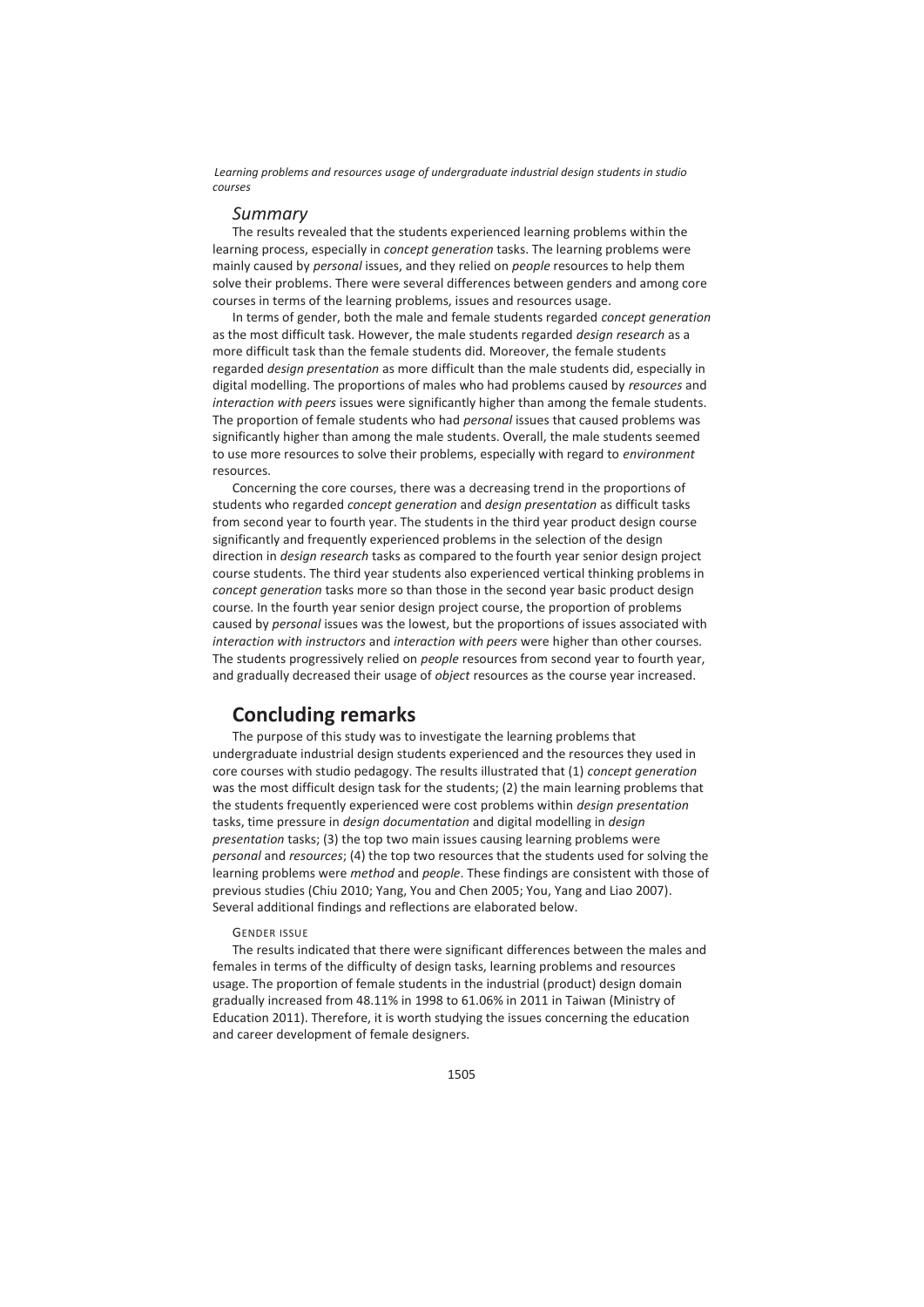#### PEOPLE ISSUE

The learning problems in *design decision* tasks were mainly caused by *personal* and *interaction with instructors* issues. Furthermore, the students preferred to solve these problems by relying on *people* resources, such as instructors and peers. Design practice can be seen as a social process that involves interaction and negotiation between participants (Oak 2011). In the design studio, students have to interact and negotiate with the instructor to propose solutions to design problems. Thus, the instructor plays an important role in students' learning process (Attoe and Mugerauer 1991). Consequently, the quality and quantity of the design instructors in studio courses should be considered.

#### PERSONAL ISSUE

Most of the students regarded *personal* issues as the main issues causing their learning problems. These *personal* issues were related to personal talent and abilities (Chen and Tang 2011). The results indicated that the students lack confidence in their talent and abilities acquired from their other courses. It is important to enhance students' confidence and to make sure that the students have really learnt the knowledge and skills that their courses are designed to impart. Further, the students must learn how to use this knowledge and skills to ensure the integrity of their design projects. However, students seem to ignore design methods.

Design professionals' learning is a complex issue. This study attempted to explore the learning problems and resources from the learners' viewpoint. The findings can deepen the understanding of the design learning process. They could also be applied in teaching and future research. However, there is a continuing need for an adequate theoretical basis for the practical application of design education.

> *Acknowledgements: This research was funded by the National Science Council of Republic of China under grant numbers NSC 99-2410-H-182-* 028-MY2. Thanks all participants and research assistants for their *contributions to this project.*

# **References**

- Arsham, Hossein 2002. "Impact of the Internet on Learning and Teaching." *USDLA Journal* no. 16 (3).
- Attoe, Wayne, and Robert Mugerauer. 1991. "Excellent studio teaching in architecture." *Studies in Higher Education* no. 16 (1):41-50.
- Brown, M. I., G. F. Doughty, S. W. Draper, F. P. Henderson, and E. Mcateer. 1996. "Measuring learning resource use." *Computers & Education* no. 27 (2):103-113.
- Bucciarelli, Louis L. 2001. "Design knowledge & learning: a socially mediated activity." In *Design knowing and learning: cognition in design education*, edited by Charles M. Eastman, W. Michael McCracken and Wendy C. Newsletter, 297-314.
- Budd, J., S. Vanka, and A. Runton. 1999. "The ID-Online asynchronous learning network: a 'Virtual Studio' for interdisciplinary design collaboration." *Digital Creativity* no. 10 (4):205-214.
- Chang, Pei-Fan, Shu-San Hsiau, Tse-Liang Yeh, and Jiunn-Chi Wu. 2000. The development and implementation of the technological creativity course: an interdisciplinary approach. Paper read at International Conference of Engineering Education (ICEE), at Taipei, Taiwan.